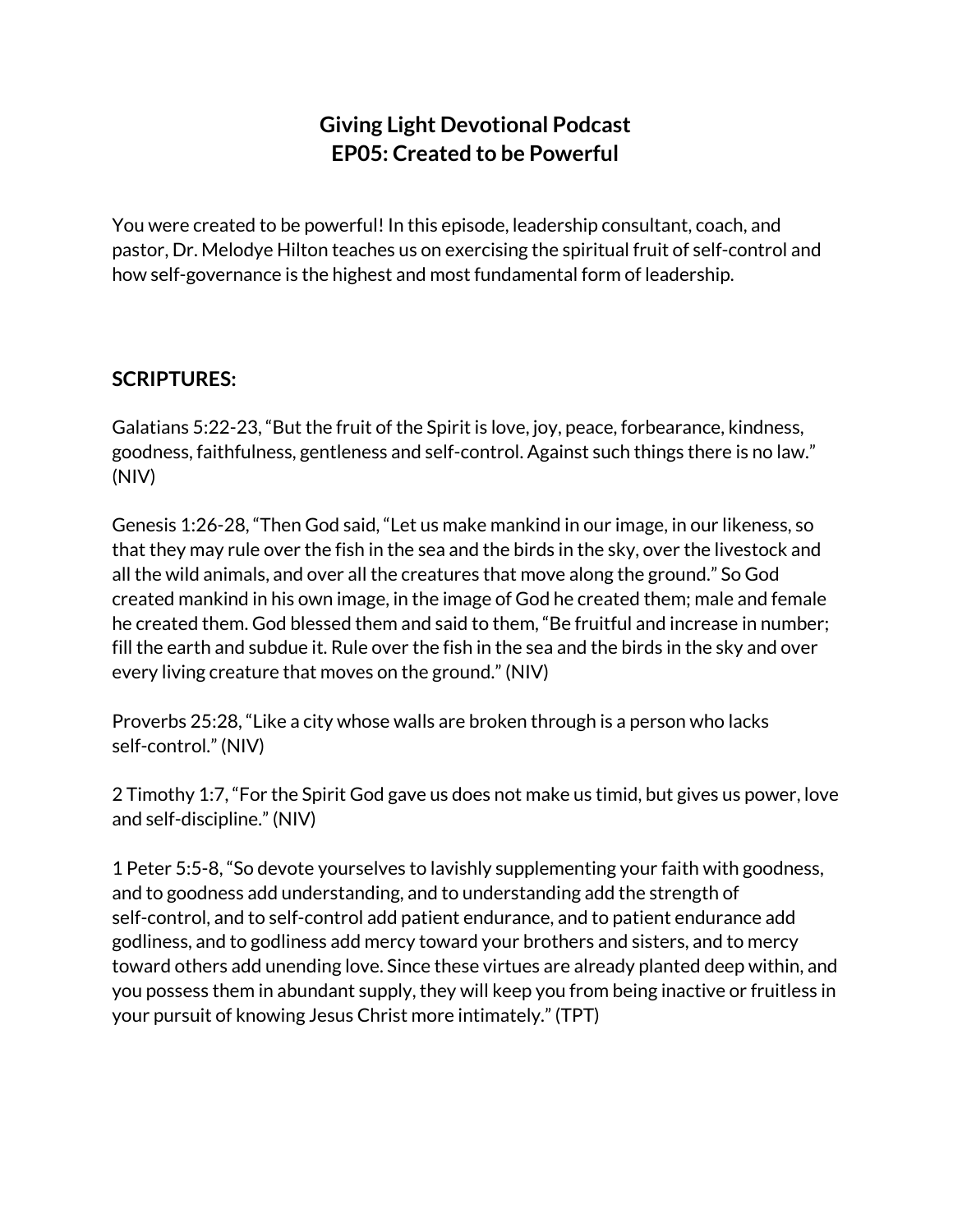## **ASSESS & ACTIVATE:**

| 1. Why is it important to understand that in your call to follow Jesus, you were also<br>created to be powerful?                                                                                                                       |
|----------------------------------------------------------------------------------------------------------------------------------------------------------------------------------------------------------------------------------------|
| 2. Why do you think self-control is a fruit of the Spirit?                                                                                                                                                                             |
|                                                                                                                                                                                                                                        |
|                                                                                                                                                                                                                                        |
|                                                                                                                                                                                                                                        |
| 3. Self-governance is necessary to remain positioned for dominion and fruitfulness.<br>What are some areas where you have allowed external pressure to govern you<br>causing you to surrender your power to something or someone else? |
|                                                                                                                                                                                                                                        |
|                                                                                                                                                                                                                                        |
|                                                                                                                                                                                                                                        |
|                                                                                                                                                                                                                                        |
| 4. What are the two things we were created to govern?                                                                                                                                                                                  |
|                                                                                                                                                                                                                                        |
|                                                                                                                                                                                                                                        |
|                                                                                                                                                                                                                                        |
|                                                                                                                                                                                                                                        |